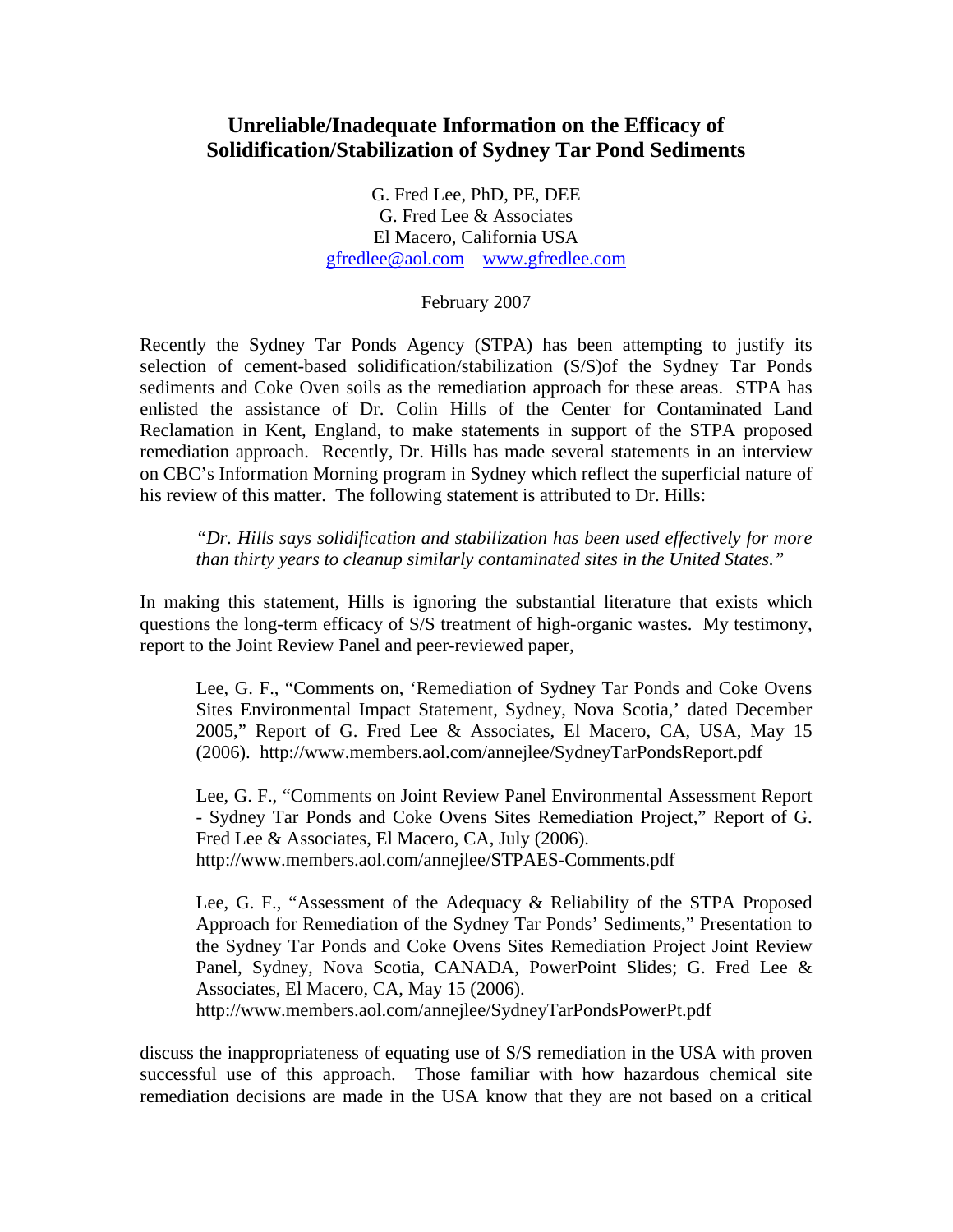evaluation of the potential efficacy of the approach in immobilizing the pollutants so that they do not release pollutants at a sufficient rate to continue to pollute the environment. While mixing cement and other solids into the Tar Ponds sediments could slow down the rate of pollution of the estuary by PCBs, PAHs, heavy metals and other uncharacterized pollutants in these sediments, the likelihood that this approach will be sufficiently effective in reducing the rate of mobilization of these pollutants to element the continuing pollution of the estuary is questionable. As I discussed in my report, this, coupled with the major water control problems that exist at the Tar Ponds site, makes the use of S/S as a remediation approach subject to failure to achieve the desired degree of remediation to eventually restore the estuary to a non-polluted state.

This assessment is based on over 45 years of professional work on the leaching of potential pollutants from sediments, soils and solid wastes. This experience includes considerable work on S/S treatment of wastes and contaminated soils/sediments. After obtaining my PhD degree from Harvard University in 1960 in environmental engineering with an emphasis on aquatic chemistry, I held university graduate-level teaching and research positions at several US universities. During this time I conducted over \$5 million in research and published about 500 papers and reports. This work included evaluation of S/S treatment of high-organic wastes where it was found that this approach is not effective in immobilizing pollutants.

During the 1980s, while I held the position of Distinguished Professor of Civil and Environmental Engineering at the New Jersey Institute of Technology, I also held the position of Director of the Site Assessment and Remediation Division of a multiuniversity hazardous waste research center. Further, I served as a part-time consultant to EBASCO Services on its \$200-million US EPA contract to conduct remedial investigation/feasibility studies for Superfund sites east of the Mississippi River in the USA. This position involved serving as a technical advisor to the project managers on potential remediation approaches for the sites. I have continued to be involved in hazardous chemical site investigation/remediation over the past 17 years that I have been a full-time consultant. During this time I have published another 600 papers/reports on my work. These papers and reports are on my website, www.gfredlee.com. Additional information on my expertise and experience pertinent to commenting on Hills' statements about the reliable use of S/S treatment is provided beginning on page 3 of http://www.members.aol.com/annejlee/SydneyTarPondsReport.pdf.

I am fully aware of the politics and other non-technical issues that are often involved in selecting a remediation approach for a contaminated site. It is totally inappropriate for the STPA and Hills to claim that S/S treatment has been used successfully in the USA for over 30 years. S/S treatment is used largely by industry and some agencies since it is cheaper than proper excavation and reliable treatment of the polluted soils, sediments and wastes. In my report to the Expert Panel (cited above), I provided extensive quotes from the literature questioning the reliability of S/S treatment. These quotes, which begin on page 9 and in another section beginning on page 63 of

http://www.members.aol.com/annejlee/SydneyTarPondsReport.pdf, were from peerreviewed conference proceedings devoted to S/S treatment, as well as the literature,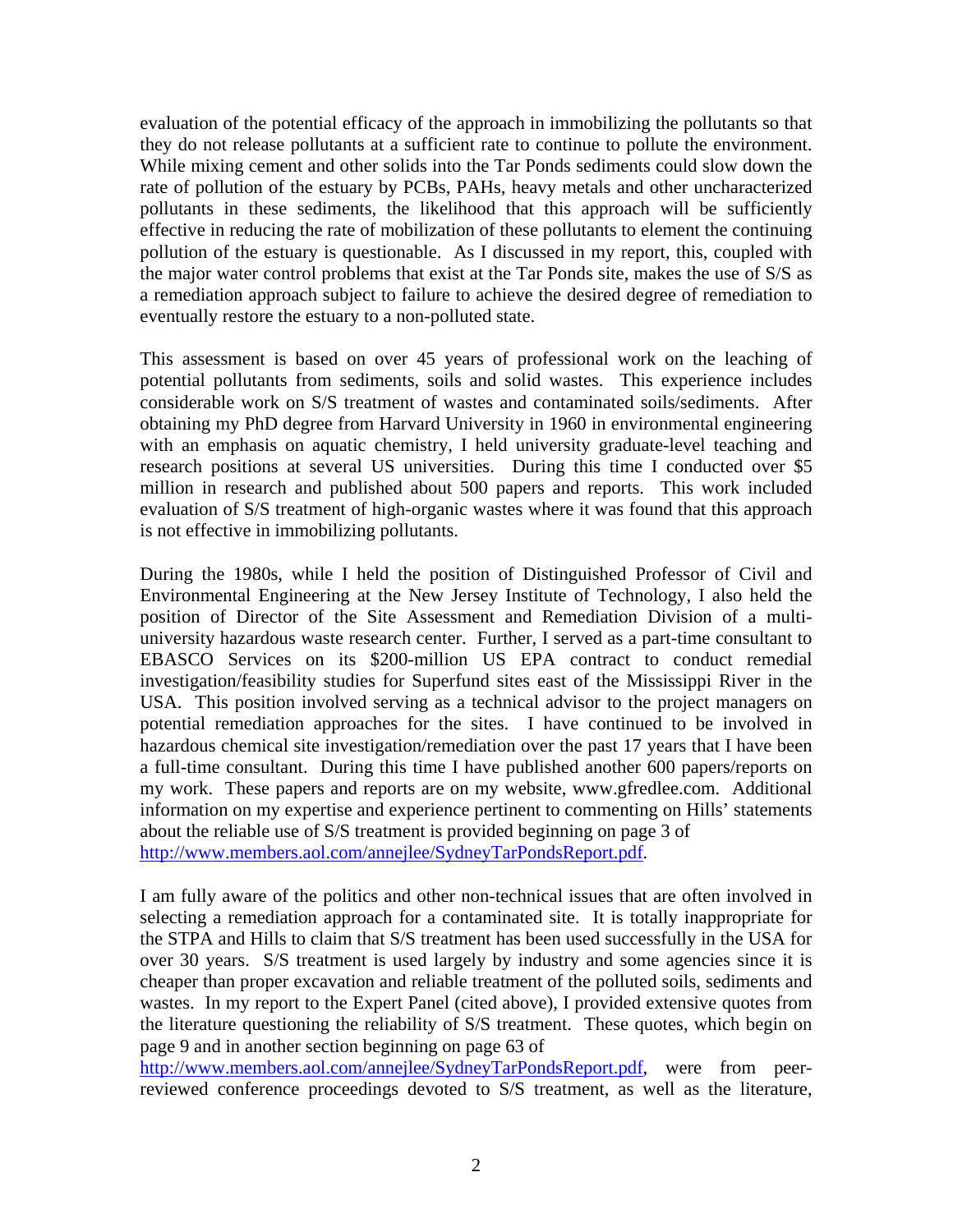including information from the US EPA staff member who was responsible for the evaluation of S/S treatment.

Lee (2006a) discussed many of the significant deficiencies in the STPA's proposed approach for remediation of the Sydney Tar Ponds sediments and Coke Ovens site soils with respect to providing immobilization/containment of pollutants present at these sites for as long as the pollutants would be a threat to cause further environmental pollution. Of particular concern is the STPA's assessment that S/S treatment of sediments with high organic content (over 50 percent total organic carbon) has been demonstrated to be a highly effective method of immobilizing pollutants. Lee (2006a) provides a review of the literature on the effectiveness of S/S-treatment of wastes and contaminated soils and sediments, focusing on the information provided in two ASTM conferences (Gilliam and Wiles 1992, 1996). As discussed in papers presented at these conferences, there are significant questions about the ability of S/S treatment of high-organic wastes to effectively immobilize organic pollutants so that they do not cause environmental pollution.

The Joint Review Panel report issued on July 12, 2006, is available online at http://www.gov.ns.ca/enla/ea/tarponds/TarPonds\_EnvironmentalAssessmentReport.pdf. The Joint Review Panel concluded that STPA had failed to demonstrate that S/S was a proven technology, where it stated,

*"Both the community and STPA have placed great importance on the use of proven technologies. The Panel is not convinced that the solidification/stabilization technology is proven for use in the Tar Ponds context—that is, to be applied to organic contaminants in organically enriched sediments in an estuary with potential groundwater and seawater influx."* 

Perera et al. (2005) (from the Department of Engineering, University of Cambridge, Cambridge, UK; Viridis, Berkshire, UK; and S/S Remediation Consultancy, Nottingham, UK), in a report, "State of practice report UK stabilisation/solidification treatment and remediation, Part V: Long-term performance and environmental impact," have stated,

*"The application of S/S, for the immobilisation of contaminants by the addition of cement-based additives has been widely practised for many years, and has been generally used successfully, although some contaminants are known to pose problems in treatment (Conner, 1990). However, most of this success is based on results of treatability studies, which are normally conducted over short time periods, typically up to 28 days after treatment. As a result, concerns regarding the long-term effectiveness of the technique have regularly been raised in recent years (Conner, 1990; Borns, 1997; Glasser, 1997; Loxham et al., 1997). These concerns are due to (i) the uncertainties in test methods, (ii) observed deficiencies in the process application, (iii) observed lack of chemical binding in crushed samples of treated waste, suggesting that contaminants could leach out under certain conditions and (iv) uncertainties of performance arising from anticipated behavioural degradation of the material over time.*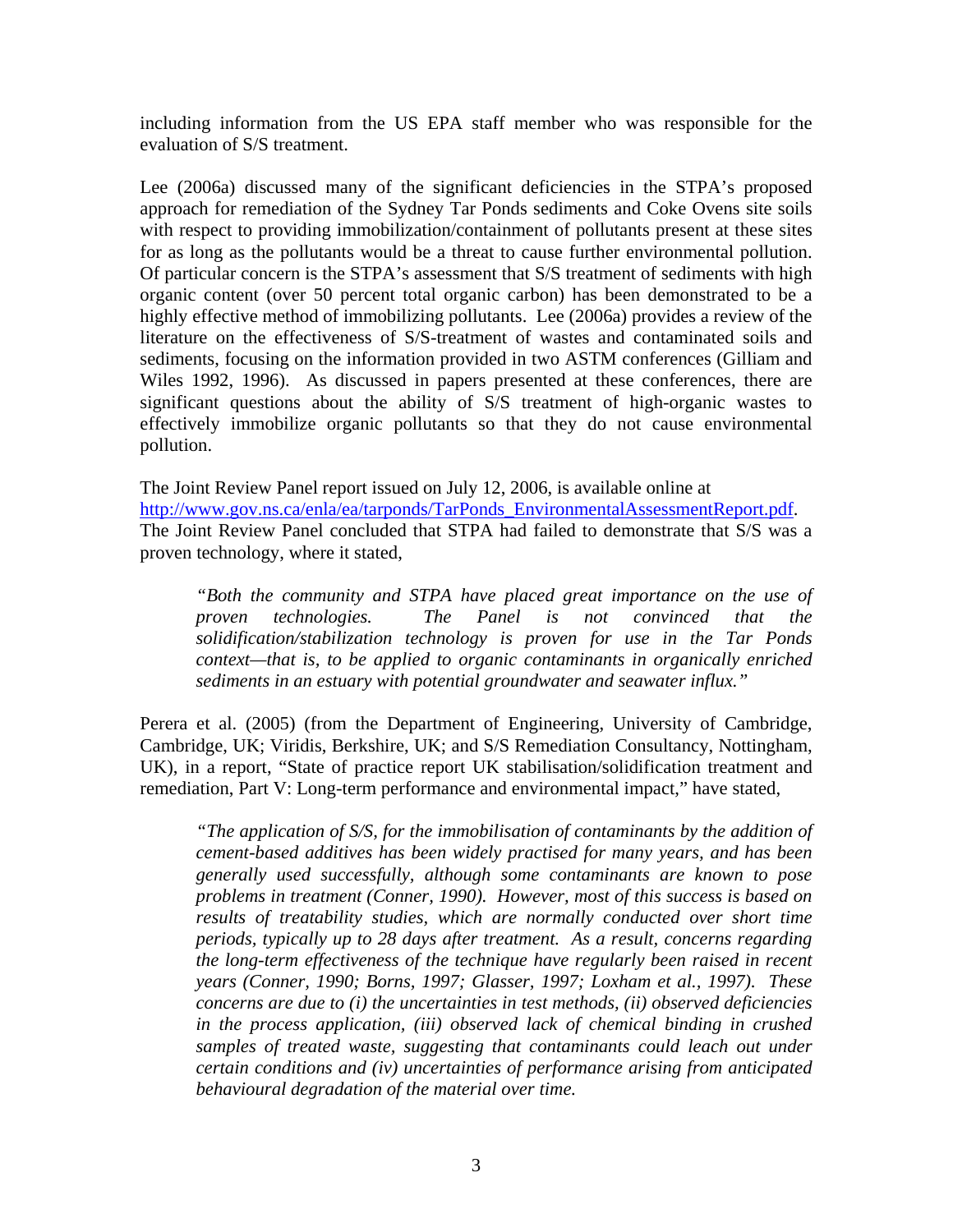*Degradation, however, ranges between two extremes: complete release of the contaminant in a relatively short time period and a gradual release over a long period of time. It is highly likely that degradation of S/S materials is possible as nothing lasts forever. Degradation with complete release of the contaminant in a relatively short time period is clearly not acceptable and such catastrophic failure is unlikely. However, a gradual release of some contaminants over a long period of time is more likely, and where the level of contaminant release at any time does not represent a significant risk it will satisfy remediation objectives.* 

*These uncertainties can best be quantified by obtaining real-time long-term data. However, despite the widespread use of S/S techniques, evidence of validation in the long-term is still very limited and there is still no direct evidence of timerelated material performance in the field (Kirk, 1996). Validation of the longterm effectiveness of any contaminated ground and waste treatment methodology is essential for its success and in the assessment of its sustainability."* 

Hills is also quoted to have stated in his recent interview on CBC's Information Morning program,

*"Dr. Hills said despite what people may think, the contaminants in the Tar Ponds are not that unusual."* 

*"It's a site that's quite contaminated," Dr. Hills said, "It's typical of these sorts of sites and its also typical of the sites which have been treated successfully, south of the border."* 

On the contrary, the Sydney Tar Ponds sediments are unusual in that they have high organic content compared to the typical site where S/S is applied. Further, the extremely wet environment of the Sydney Tar Ponds poses significant problems in that there is ample opportunity for water to leach the pollutants from the S/S-treated sediments.

As I discussed in my review of the STPA claims that S/S is an effective remediation of Tar Ponds sediments, Wiles and Barth (1992) of the US EPA S/S treatment evaluation program, in a paper, "Solidification/Stabilization: Is It Always Appropriate?" have discussed the fact that, while there has been some use of cement-based S/S for highorganic wastes, the evaluation of the effectiveness of this use for such wastes is lacking. As I indicated (Lee 2006a), Barth (pers. comm., 2006), has indicated that the situation today is no different than it was in the early 1990s with respect to evaluation of the potential effectiveness of S/S treatment of high-organic wastes.

Thornburg et al. (2006), in a recent study entitled "Effectiveness of *In Situ* Cement Stabilization for Remediation of Sediment Containing Coal Tar Derived Hydrocarbons," found that S/S treatment of these organic sediments was not effective in preventing release of pollutants from them.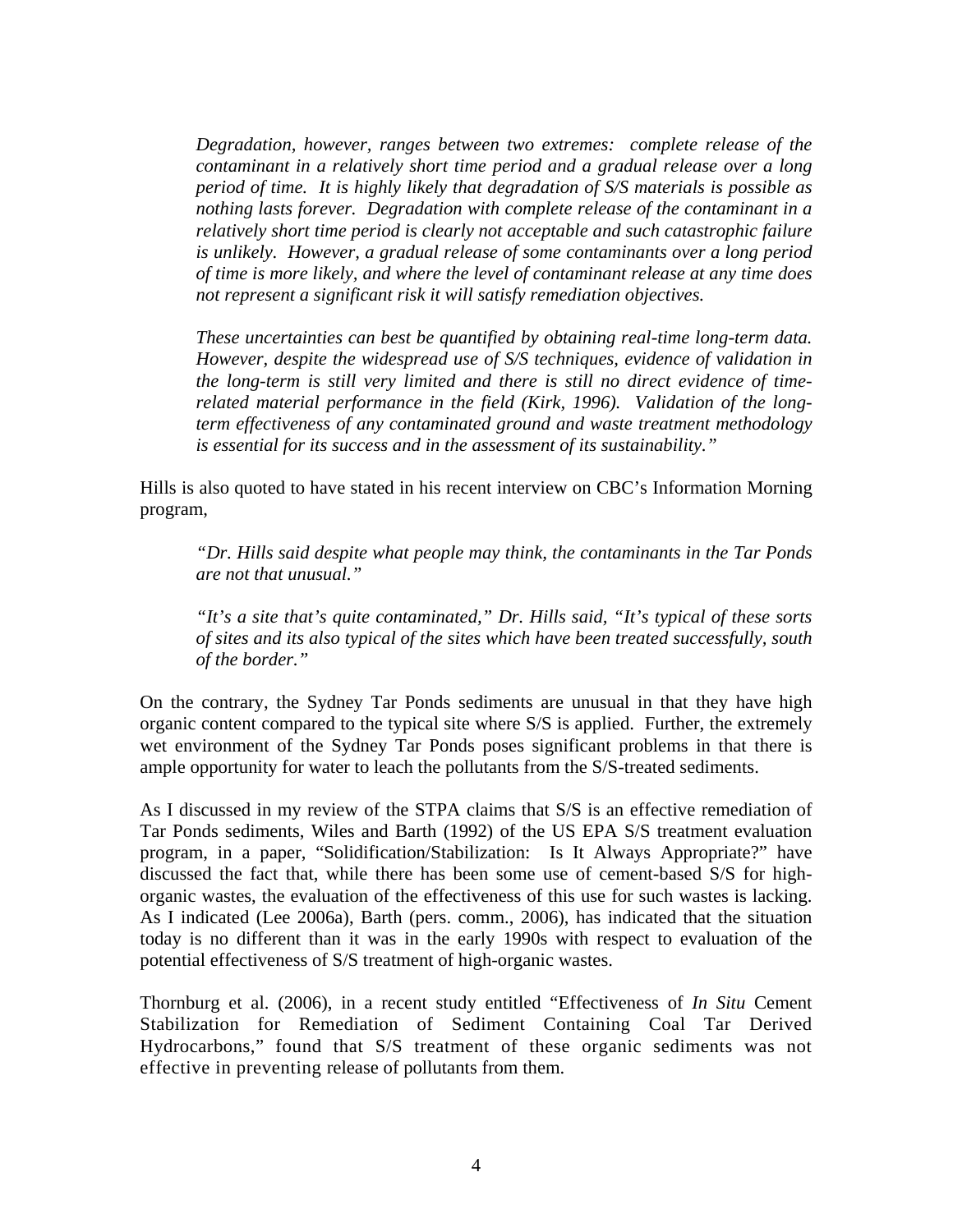The Perera et al. (2005) statements quoted above on this issue are similar to those that I quoted in my report to the Joint Review Panel (Lee 2006a). They demonstrate that, even today, there is still considerable uncertainty about the long-term effectiveness of S/S treatment of wastes, especially high-organic wastes such as the Sydney Tar Ponds sediments.

*"Dr. Hills says he is confident the solidification and stabilization of the material in the Tar Ponds will contain the contaminants within the boundaries of the property."* 

*"In solidification and stabilization binding agents such as cement powder and aggregate materials such as slag or gravel, are mixed in with the sediments. The gooey sludge is converted into something resembling regular soil. The addition of the reagents binds the contaminants to the material, and makes them less mobile, less soluble in water. The process increases the ability of the material to bear weight, and it increases its ability to resist intrusion by water."* 

These statements, coupled with a review of Dr. Hills' expertise and experience based on the information he has placed on the Internet, raise questions about his understanding of water quality issues that must be considered in developing an **effective** remediation approach for the Tar Ponds sediments. As I commented in my report to the Joint Review Panel, on page 43 of http://www.members.aol.com/annejlee/SydneyTarPondsReport.pdf, the STPA did not understand the extremely low concentrations of PCBs that will have to be achieved in S/S treatment of the Tar Ponds sediments to prevent continued pollution of estuarine organisms. I discussed that STPA used inappropriate analytical methods to measure PCB release from the S/S-treated sediments, where release could have occurred and not be detected by the method used.

It appears that Hills has the same problem in evaluating the potential for S/S treatment of Tar Ponds sediments to adequately immobilize PCBs and other known and yet unknown pollutants in the Tar Ponds sediments. Failure to achieve adequate immobilization of pollutants in the Tar Ponds sediments could readily lead to the future conclusion that the STPA's currently planned remediation was not adequate and there is need to re-remediate these sediments to fully restore the estuary's beneficial uses. Basically, STPA is attempting to conduct an experimental remediation program that matches the amount of funds that were arbitrarily established, without adequate evaluation, as being needed to remediate the Tar Ponds sediments and Coke Ovens site soils.

## **References**

Borns, D.J. (1997). Predictive tools and data needs for long-term performance of in-situ stabilisation and containment systems: DOE/OST stabilisation workshop, June 26-27, Park City, Utah. Proceeding of the International Containment Technology Conference, Florida State University, pp. 1022-1028.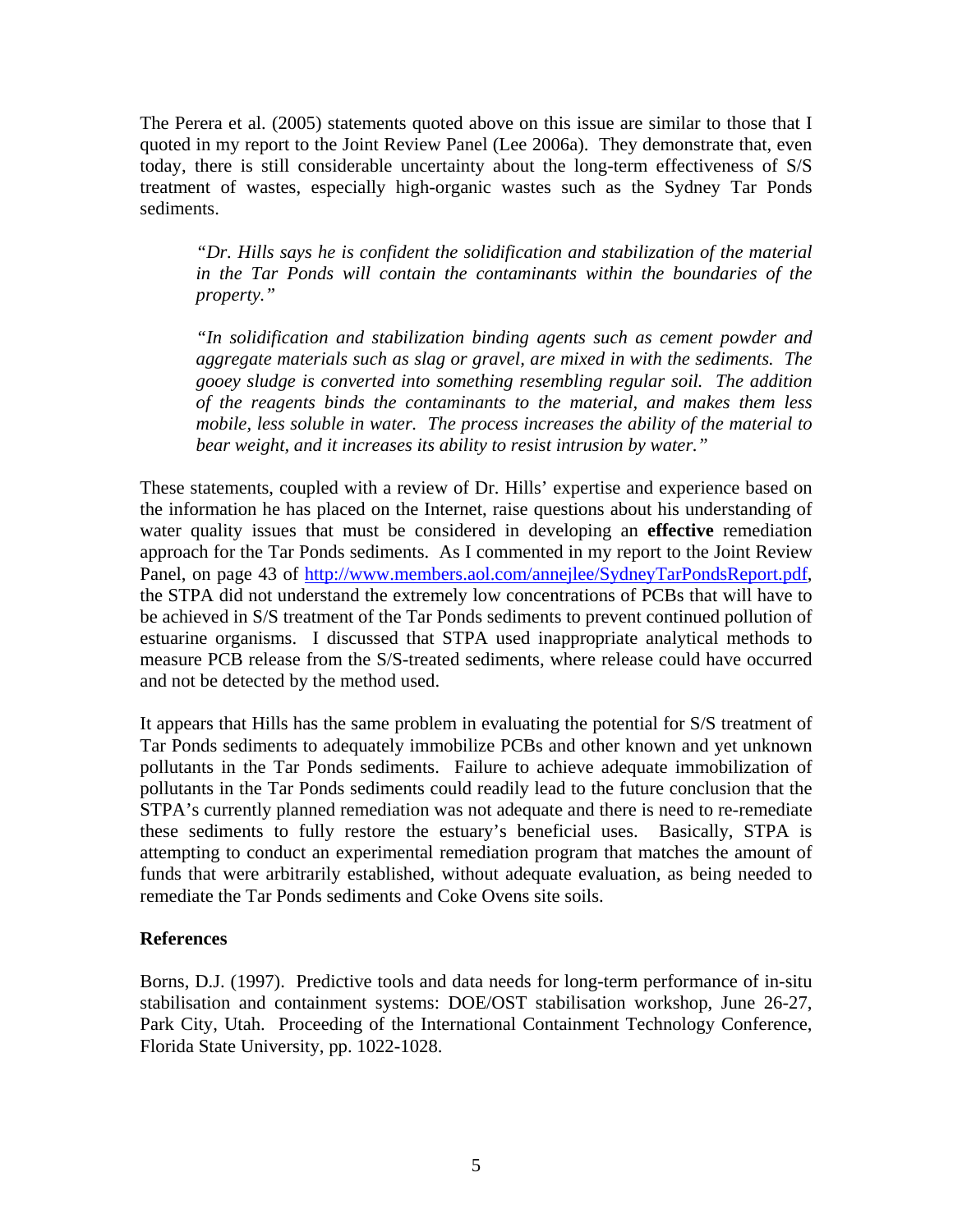Conner, J. R. (1990.) Chemical fixation and solidification of hazardous wastes, Van Nostrand Reinhold.

Gilliam, T. M. and Wiles, C. C., eds. (1992). Stabilization and Solidification of Hazardous, Radioactive, and Mixed Wastes, Vol. 2, ASTM STP 1123. West Conshohocken, PA: American Society for Testing and Materials.

Gilliam, T. M. and Wiles, C. C., eds. (1996). Stabilization and Solidification of Hazardous, Radioactive, and Mixed Wastes: 3<sup>rd</sup> Volume, ASTM STP 1240. West Conshohocken, PA: American Society for Testing and Materials.

Glasser, F. P. (1997). Fundamental aspects of cement solidification and stabilisation. Journal of Hazardous Materials, Vol. 52, pp. 151-170.

Kirk, D. R. (1996). Summary of U. S. EPA research on solidified/stabilised waste for long-term durability. Stabilisation and Solidification of Hazardous, Radioactive and Mixed Wastes, (Eds.) Gilliam, T.M. and Wiles, C.C., ASTM STP 1240, pp. 239-250.

Lee, G. F. (2006a). Comments on "Remediation of Sydney Tar Ponds and Coke Ovens Sites Environmental Impact Statement, Sydney, Nova Scotia," dated December 2005. Report of G. Fred Lee & Associates, El Macero, CA. http://www.members.aol.com/annejlee/SydneyTarPondsReport.pdf

Lee, G. F. (2006b). Assessment of the Adequacy & Reliability of the STPA Proposed Approach for Remediation of the Sydney Tar Ponds' Sediments. PowerPoint slides of the presentation to the Sydney Tar Ponds and Coke Ovens Sites Remediation Project Joint Review Panel, Sydney, Nova Scotia, Canada.

http://www.members.aol.com/annejlee/SydneyTarPondsPowerPt.pdf

Lee, G. F. (2006c). Comments on Joint Review Panel Environmental Assessment Report - Sydney Tar Ponds and Coke Ovens Sites Remediation Project. Report of G. Fred Lee & Associates, El Macero, CA. http://www.members.aol.com/annejlee/STPAES-Comments.pdf

Loxham, M., Orr, T. and Jefferis, S. A. (1997). Contaminated land reclamation (design, construction and management). In Report of the ISSMFE Technical Committee TC5 on Environmental Geotechnics, pp. 113-132.

Perera, A. S. R., Al-Tabbaa, A, Reid, J. M. and Johnson, D. (2005). State of practice report UK stabilisation/solidification treatment and remediation, Part V: Long-term performance and environmental impact. Proceedings of the International Conference on Stabilisation/Solidification Treatment and Remediation, April, Cambridge, UK, Balkema, 437-457. http://www-starnet.eng.cam.ac.uk/SoP%20Reports/SoP%205.pdf

Thornburg, T., Leuteritz, C., Templeton, D., Metcalf, T., Bell, T., & Paschl, K. October (2006). Effectiveness of in situ cement stabilization for remediation of sediment